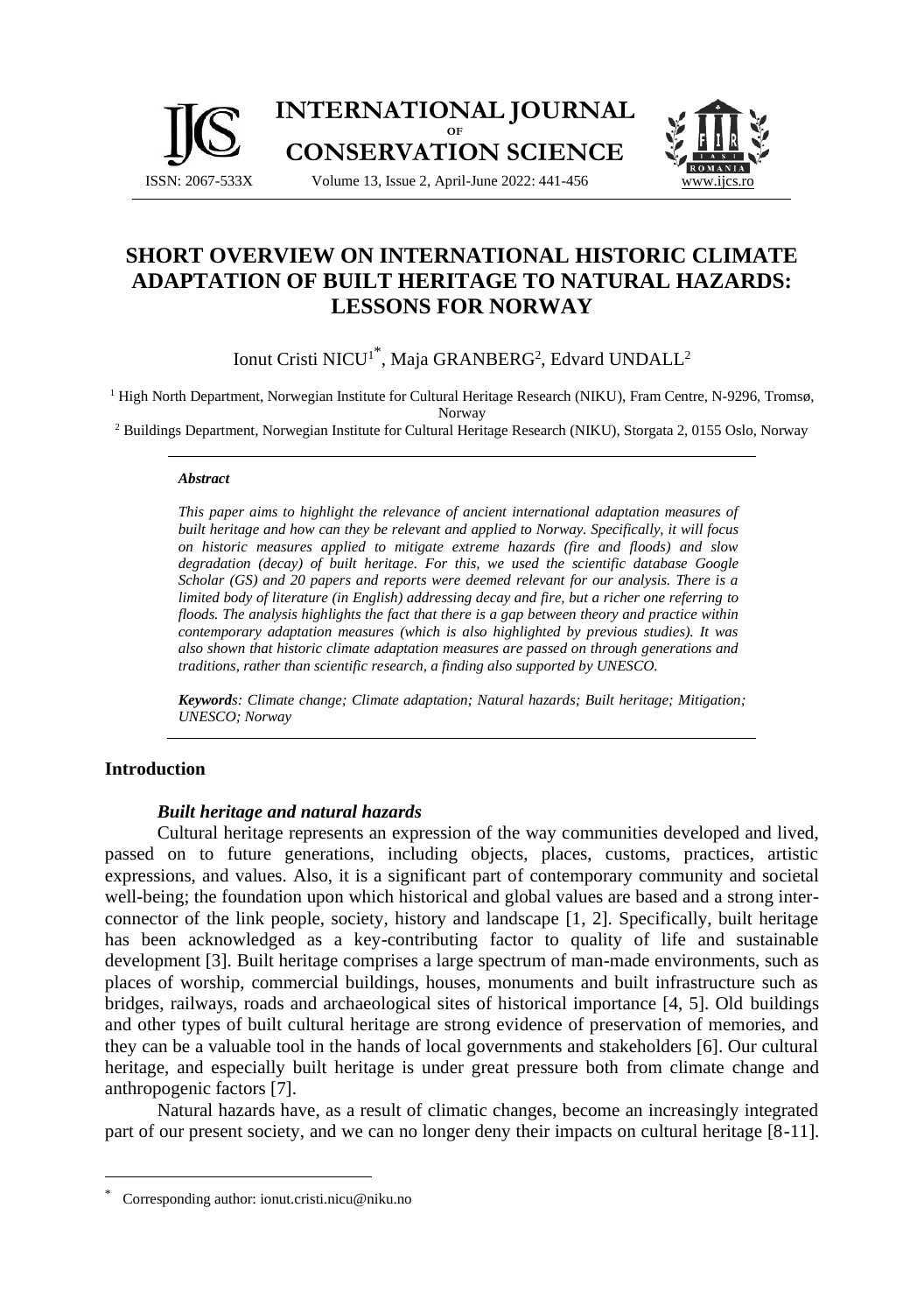In order to strengthen the resilience of built cultural heritage, there is a growing need for climate adaptation measures. In the northern parts of the World, the temperatures are expected to rise higher and faster than in southern parts and occurrences of extreme precipitation will increase, contributing to more frequent flooding events and decay.

Since the dawn of time, humans have had the capability to adapt to the surrounding environment and to climatic changes [12]. Drawing from this notion, that idea that what was built should be protected was embedded deep in human conscience, along with adaptation measures towards natural hazards [13], such as fires [14] and floods [15]. Throughout history, there is thorough documented evidence of built heritage destroyed by various natural disasters; of the Seven Wonders of the World, only one of them – the Great Pyramid of Giza (Egypt) – has survived until today. Of the remaining six, three have been damaged by earthquakes. The Colossus of Rhodes tumbled down around 227 BC, the Pharos Lighthouse in Alexandria in the fourteenth century AD. Mausoleum in Halikarnassos, destroyed by floods and earthquakes and rebuilt several times, disappeared in the fifteenth century [16].

Fire has played an important role for mankind for thousands of years [17]. However, due to climate change, it is predicted that the magnitude and frequency of extreme climate events, such as fire, will increase at a global level. Many cultural heritage sites, especially archaeological sites, are covered with vegetation or located near forests exposed to an increased risk of forest fire. The increase in seasonal temperatures has led to an increasing number of wildfires in many forested areas. Boosted by dry winds and vegetation, many of these fires have put in danger many cultural heritage sites [18]. At the same time, fire represents one of the most destructive hazards that can affect built cultural heritage; fire causes material loss and deformation and may also increase the probability of cracking or splitting in built structures [19]. A few examples of built cultural heritage destroyed by fire at a global level are the Palace of Whitehall at Westminster – the main residence of the English, and later British, monarchs – was destroyed by fire in 1698, the Garden Palace in Sydney (Australia) was destroyed by fire on 22 September 1882 [20], the National Museum of Natural History (New Delhi, India) and its valuable collection of animal fossil and stuffed animals – was destroyed by fire on 26 April 2016 [21], Rio de Janeiro's Museu Nacional was severely damaged by a fire in September 2018 [22], etc. Also, fire was used in the past to exploit natural resources, and it was especially used in mines [23]. As for fire, also flooding have had a decisive effect through history. Due to climate change these phenomenas will appear more frequent in the future. Flooding has been acknowledged as one of the most significant consequences of climate change for cultural heritage both in Europe [24] and globally. Floods can lead to the loss of historic monuments, devastation of historic structures, changes in cultural landscape, and to the disappearance or significant distortion of intangible heritage [25]; which contribute to keeping alive our collective memory [26]. There is a lot to be learned from past adaptation flood experience; this should be considered, used in a positive way and the experience should be recorded [27]. As with fire, throughout history, flooding has affected built cultural heritage on numerous occasions, such as: during the Florence Flood of 1966 – several historic buildings, paintings, books and sculptures were destroyed [28, 29], the Old Blenheim Bridge (built in 1855) – the longest-surviving covered bridge in the U.S. [30], was destroyed by Hurricane Irene-related floods in 2011.

### *MICHON project*

Mitigation measures for cultural heritage from natural and anthropic extreme hazards – MICHON is an internal project within the Norwegian Institute for Cultural Heritage Research (NIKU), Norway, for the period 2021 – 2023. The project's main objective is to investigate how to improve knowledge and implementation of preventive and acute measures at municipality level in Norway for increasing the resilience of built cultural heritage and mitigation of extreme hazards. The overall methodology for the project is to use translational research as a background for reviewing international research, projects, guides and plans on the topic. By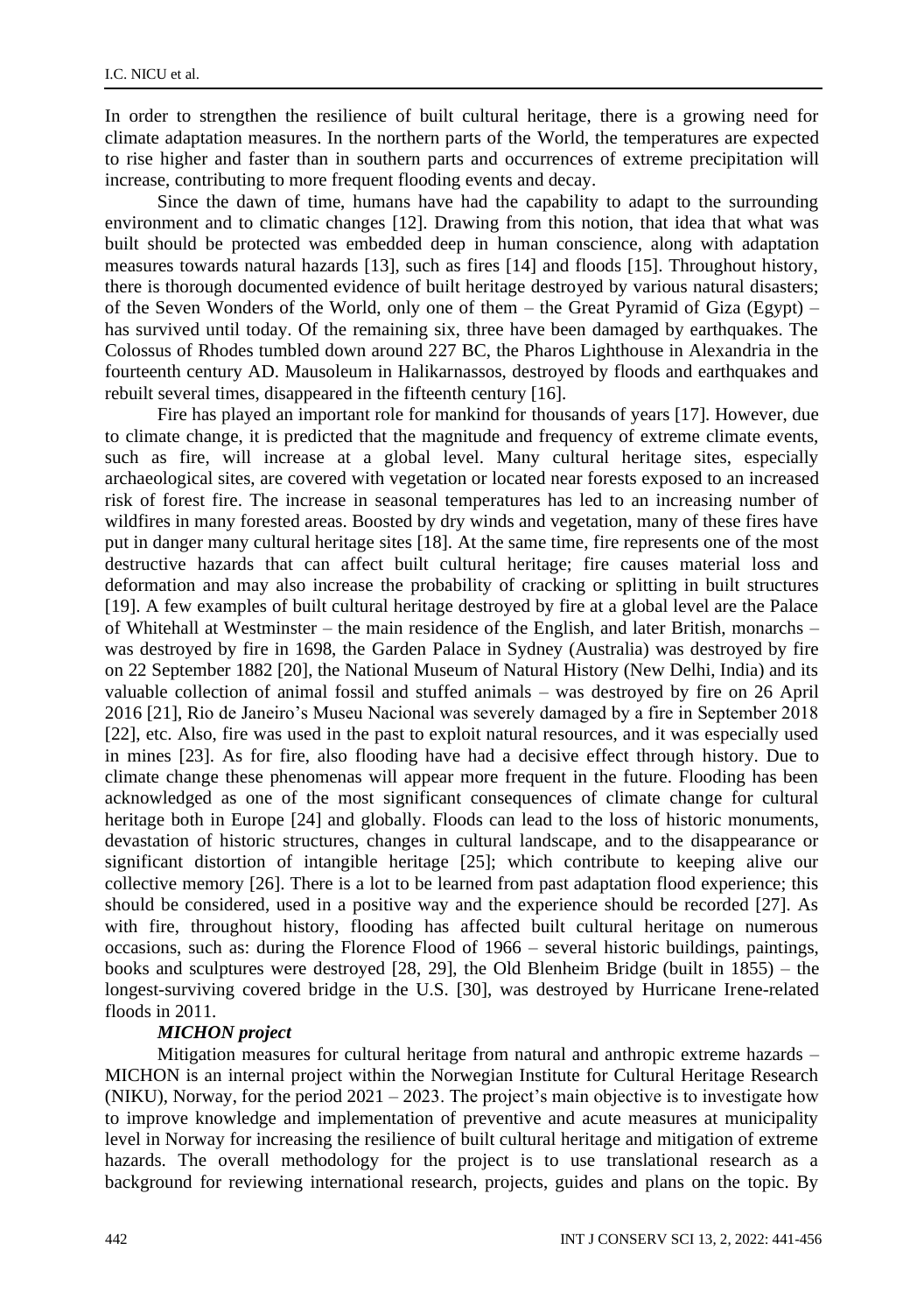reviewing already existing international work, we aim to further improve ways of working with issues related to mitigation and adaptation in Norway.

This paper aims at exploring how adaptations to fire, flood and decay were historically carried out on built heritage. It will look at how traditional solutions and practices such as the placement of buildings in the landscape, draining systems and constructions has been put into use as mitigation measures for climatic stress and risk to protect built cultural heritage. More specifically, this article consists of a survey of historic measures applied to mitigate fire and floods and decay of built heritage. This paper is part of the Work Package (WP) 4, Historic Climate Adaptation, in the MICHON project, which aims to call attention to what can be learned from historical buildings and building environments; the WP will increase the understanding of historical buildings ability to withstand both slow degradation and extreme hydrological events and fire [31]. One part of WP 4 undertakes interviews with craftsmen and architects mapping the unwritten knowledge on historic adaption. Another part of WP 4 is reviewing international articles on the topic, which will be presented here. The paper is not to be considered as a review paper, but an overview of what we can learn from the past and apply this knowledge to contemporary building and conservation practice.

## *Initiatives by global organisations within the cultural heritage field*

World Monuments Fund is a private non-profit organization funded in 1965 by people concerned about the destruction of heritage around the world. The organization places heritage sites that are threatened on the World Monuments Watch. The World Monuments Watch is a global program launched by the Fund in 1995 and aims to identify endangered cultural heritage sites and help with funding and conservation [32]. In 2018, the organization listed for the first time two heritage sites affected by climate change: Blackpool Pier in England [33] and Potager du Roi in France [34]. Notre Dame in Paris was placed on the World Monuments Watch after the fire in 2019. After the fire, the World Monuments Fund began developing a fire risk management workshop to raise awareness of fire-related threats and prevention strategies and to build capacity among stakeholders to advance the protection of cultural heritage from fire [35]. The workshops will be held in 2022. The organization has also written a compendium of resources on fire protection for heritage places. The compendium offers key principles surrounding practical fire protection for historic buildings.

In 2006, UNESCO began working on the organizations first report on the impact of climate change on cultural heritage, Climate Change and World Heritage, published in 2007 [36]. Since then, UNESCO has concluded that climate change, which includes the hazards fire and flood, is a threat against cultural heritage, and that it will continue to be a threat in the future. UNESCO and several other organizations are looking at future climate scenarios, and based on them, new conservation and adaptation strategies are formulated. In 2007, UNESCO identified shifts in temperature, precipitation and atmospheric moisture as threats to cultural heritage [7]. Decay rates are exacerbated by climate change [37], and water is the most critical decay factor for built heritage [7]. Decay can bring significant deterioration to physical, chemical, and biological properties, leading to degradation that affects the composition and structure of the materials. Increases in relative humidity in a warmer climate could worsen biological degradation, and changes in humidity affect the growth of microorganisms on both stone and wooden heritage materials [7].

# *Adaptation as a measure to save built heritage*

IPCC defines adaptation as "The process of adjustment to actual or expected climate and its effects. In human systems, adaptation seeks to moderate or avoid harm or exploit beneficial opportunities. In some natural systems, human intervention may facilitate adjustment to expected climate and its effects" [38]. Adaptation of buildings refers to any work carried out in order to change the building's function, capacity, or performance. Adaptation means making minor changes or flexible changes (regarding reversal potential); and adapting for another use or environmental stress [37]. Several informants from the interview sessions undertaken in the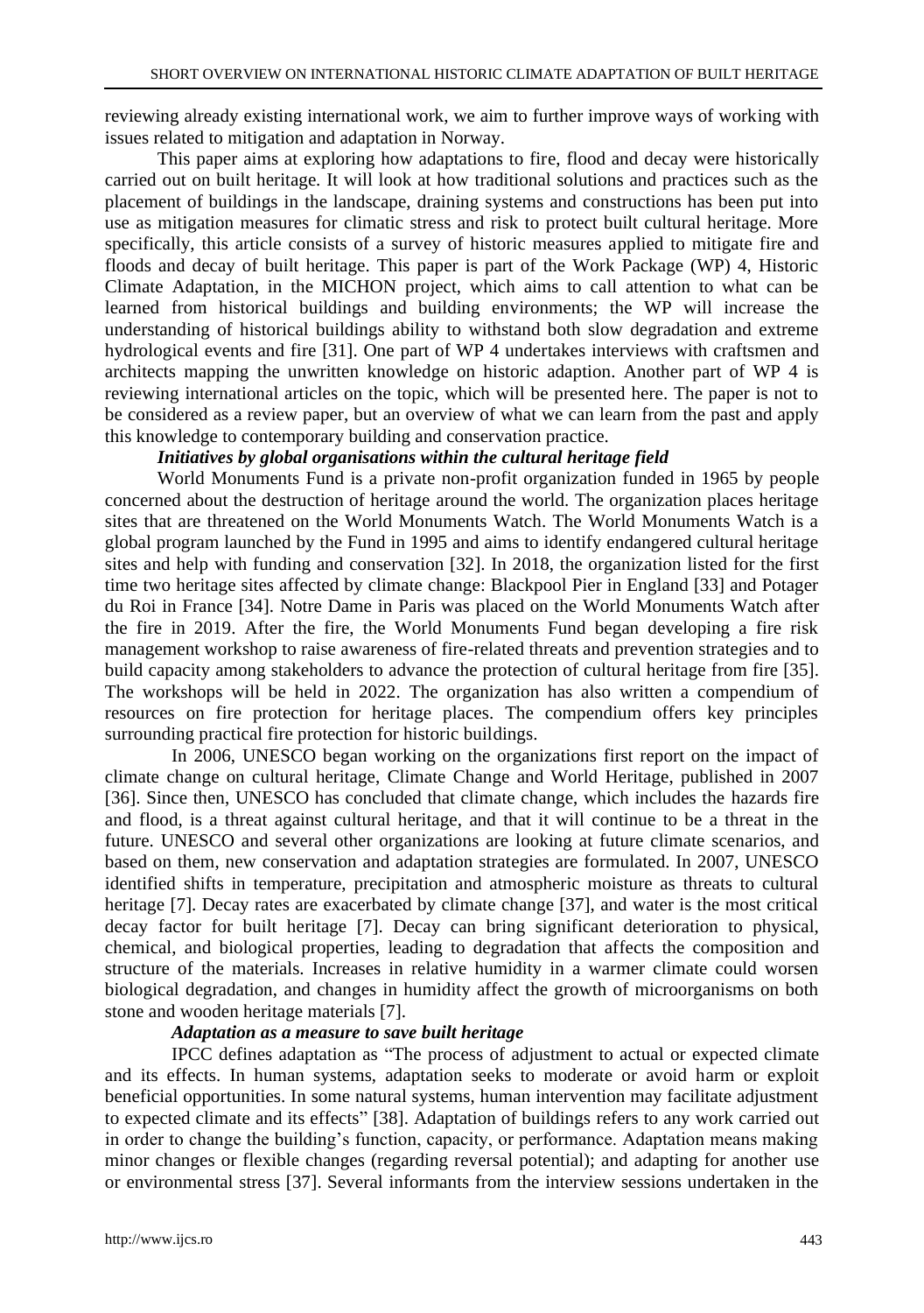MICHON project understand adaptation as: the act of adapting to the specific (climatic, meteorological, geographical, and topographical) environment that the building was established in. This concerns both location and technology/construction principles [39]. Historic climate adaptation of built heritage is key to understanding the sustainability and durability of past measures that made the existence of cultural heritage for present generations possible. It is in our duty to learn from this to be able to pass on our built heritage to future generations.

#### **Methodology**

To tackle the above-mentioned aims, we made an overview of the literature on historic adaptation measures for built heritage. For this, we used the scientific database Google Scholar (GS), using the following keywords *fire/flood/decay* and *heritage* and *adapt*; GS was chosen over ISI Web of Science (WoS) and Scopus, because it samples a wider variety of publications [40] and that most papers indexed in WoS are also available in GS [41]. For practical reasons, the analysis only included articles written in English, being aware of the limitation to one search language might have led to loss of papers of interest for the study. Within the data collection phase, all authors paid attention to screening and verifying the relevance of the papers with respect to the objectives of this study. After the paper's selection, out of 45 papers, 10 were chosen to be analysed. Taking into consideration the low number of papers found, we decided to look for additional papers inside the references of the selected papers. We also decided to search for reports on the subject, based on expert knowledge. After this search, 20 papers, reports, and online documents (see Supplementary Material) were deemed relevant for our analysis, based on the MICHON project objectives and points of interest.

#### **Results**

In the following sections, the analysis of the three chosen hazards, fires, floods and decay, will be highlighted and described.

#### *Ancient fire protection measures*

Since the evidence on fire on Earth goes back over 400 Myr and the fact that fire played a significant role of the Earth system for 350 Myr [23], we will refer to this hazard first. Most of built heritage is facing serious fire threats as they could be damaged or destroyed (especially wooden built heritage) by flame, heat, smoke, dirt, falling debris, along with inappropriate fire measures [42].

Taking a leap back to the Roman Empire, Desmond, 2019 offers a detailed overview on how fire shaped the capital Rome and how Romans adapted their city to living with fires [43]. From 460 BC to AD410, there were 88 recorded fires. The study highlights the vast knowledge of Romans towards the use of different kinds of wood for buildings, since they were able to predict how different timbers would behave in a fire, and how they deliberately set fires in periods of turmoil, regime changes and protests. One thing that made Rome survive and thrive was the fact that the city was aware of the constant danger of fire and understood the measures needed to prevent and contain outbreaks. Rome can serve as an example of universality of fire within urban history [42]. Another case from Medieval Italy comes from the city of Lucca, where 1346 carpenters, stonemasons and bricklayers were required to demolish houses to prevent urban fires spreading [14]. There is an entire chain of events that a disaster creates, and humans have the capability to adapt and to be very resilient. This is managed today through the looking glass of modern technologies and scientific development [44].

When wanting to adapt and learn from the past and present, and apply the knowledge in the case of Norway, a few points can be made i) to learn to live with fire and to be aware of the constant danger (like the Romans) and ii) to act and use modern technology (like the Chinese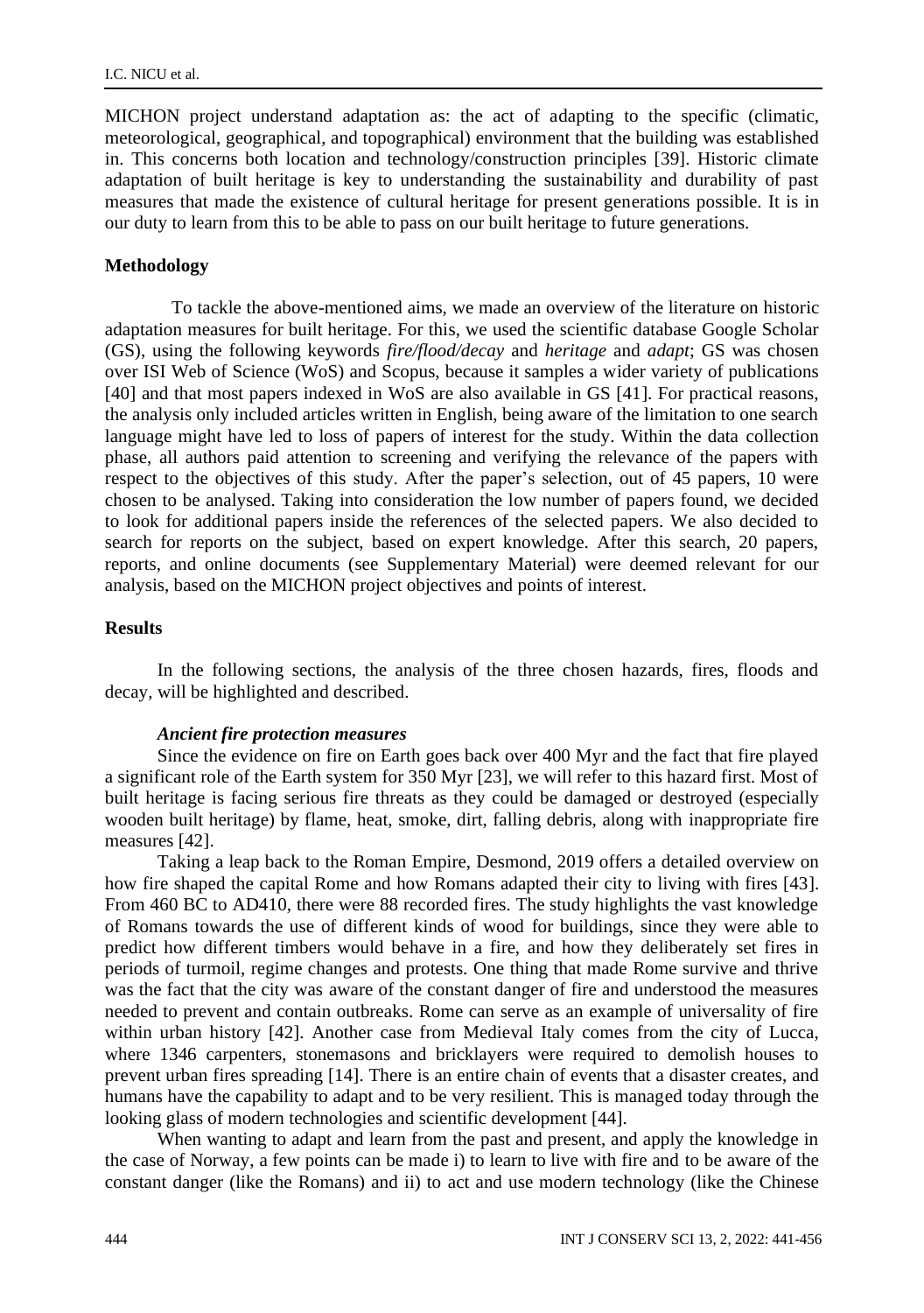[45, 46], Indian [47] and Portuguese [48] cases). By following these examples, better results would be obtained both from an economical and historical value perspective; these advancements also tackle the climate change issue in the built cultural heritage sector, which is of great significance for society [48, 49].

It is also known through paintings and etchings, like the one by Jan van der Leyden in the 1680s that the inhabitants of Netherlands used large coverings on roofs and house facades to prevent the fire from spreading. This is also the case for the Nordic countries; the building that was on fire was demolished while the surrounding buildings were covered by wet blankets. This method was still in use in some Finnish towns in the 1920s. One can see firefighting in art and illustrations such as in Olaus Magnus from the 16th century, which shows the use of fire hooks (Fig. 1) to pull down burning elements from the building. Ladders and water buckets of leather (Fig. 2) were used in the Nordic countries until late 18th century [50]. The use of materials of high quality (core wood), dense and large, make the timber itself withstand fire for a surprisingly long time. This has been experienced in fires in wooden buildings in the southern part of Norway in 2021. The Romans' predictions of timber behaviour in a fire are still relevant in 2021.



**Fig. 1.** The fire hooks described by Suikkari used in the Nordic countries, are still to be seen in Norway, although not in use. Example of a fire hook mounted on the outer wall of a small, wooden town house in Lillesand, Agder. Photo: Nina K. Jernæs, 2021, NIKU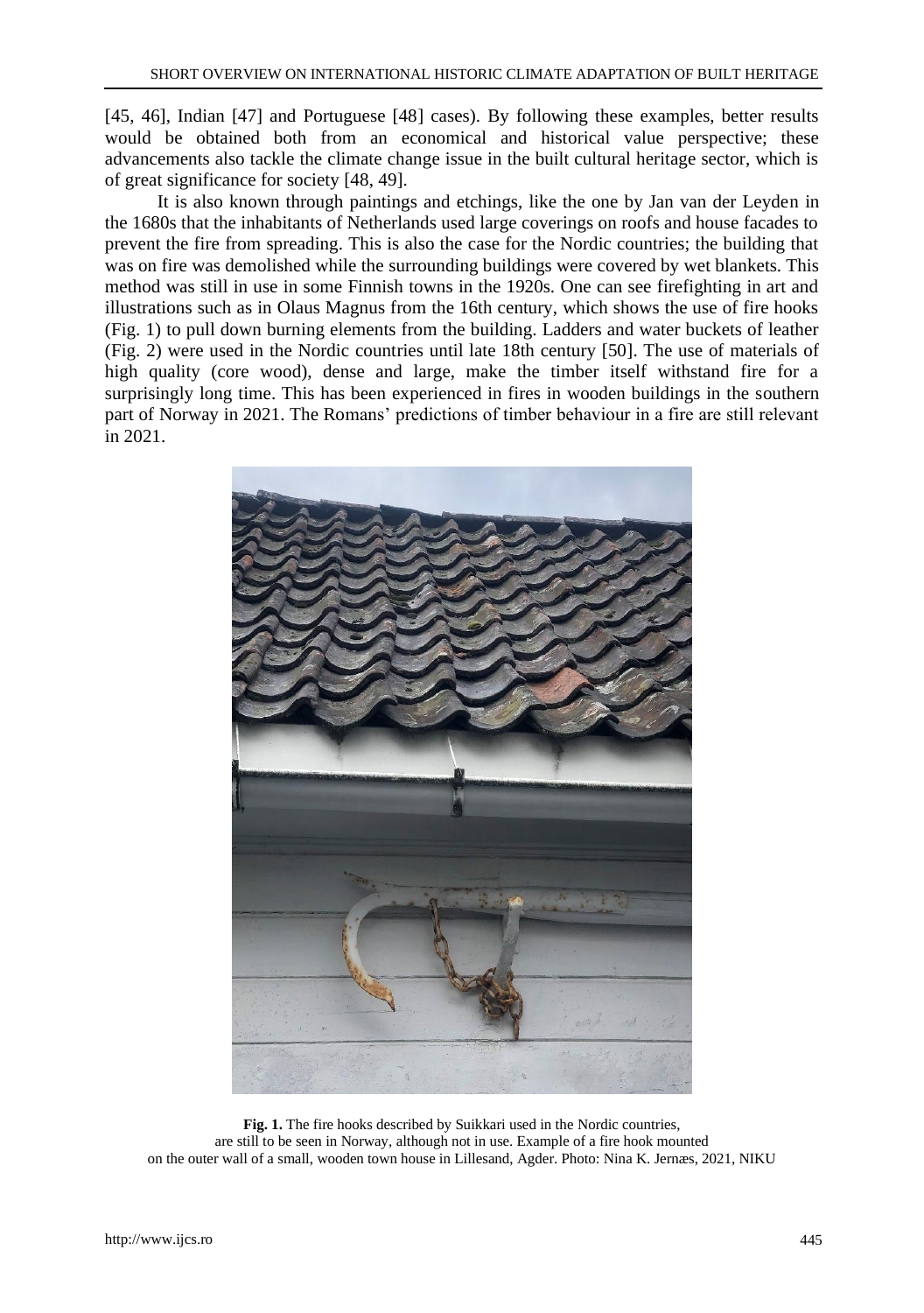

**Fig. 2.** Water buckets used for firefighting described by Suikkari, can be seen in Norway today, although not in use. Pictured are 19th century water buckets made of canvas, belonging to Austre Moland church, Agder. Photo: Nina K. Jernæs, 2021, NIKU

#### *Ancient flood adaptation measures*

When it comes to floods, one of the most destructive hazards worldwide [51, 52], there is evidence of living with floods and mitigation measures at a global level for thousands of years, and this continue to be the case. One of the first papers to approach this issue was published in 1989 [53], and it offers a good picture of flood adaptation measures, which have been used in China for thousands of years. This shows a comprehensive knowledge and a particular interest in measures regarding the prevention and the activities undertaken after a flood event (burying the dead, feeding the survivors, etc.). The paper identifies four main periods regarding flood control measures in ancient cities. The periods and measures are described below.

First period – Late Neolithic to the Shang Dynasty (ca. 11th century B.C.) was characterised by building city walls against flooding; it is mentioned the case of Ping Liang Tai castle in Henan Province, that was built in a trapezoidal shape and being 3-5m higher than its surroundings. The New Babylon castle's walls had a dual role (military and flood protection), and were rebuilt in  $7<sup>th</sup>$ -6<sup>th</sup> century B.C. These measures were followed by incorporating earthenware drainage pipelines found in Ping Liang Tai castle (13th century B.C.).

Second period – West Zhou Dynasty to the Period of the Warring States (11th century B.C. to 221 B.C.) – was characterised by considerable urban development. Old documents show the preoccupation towards mitigating the effects of flooding by suggesting building a capital at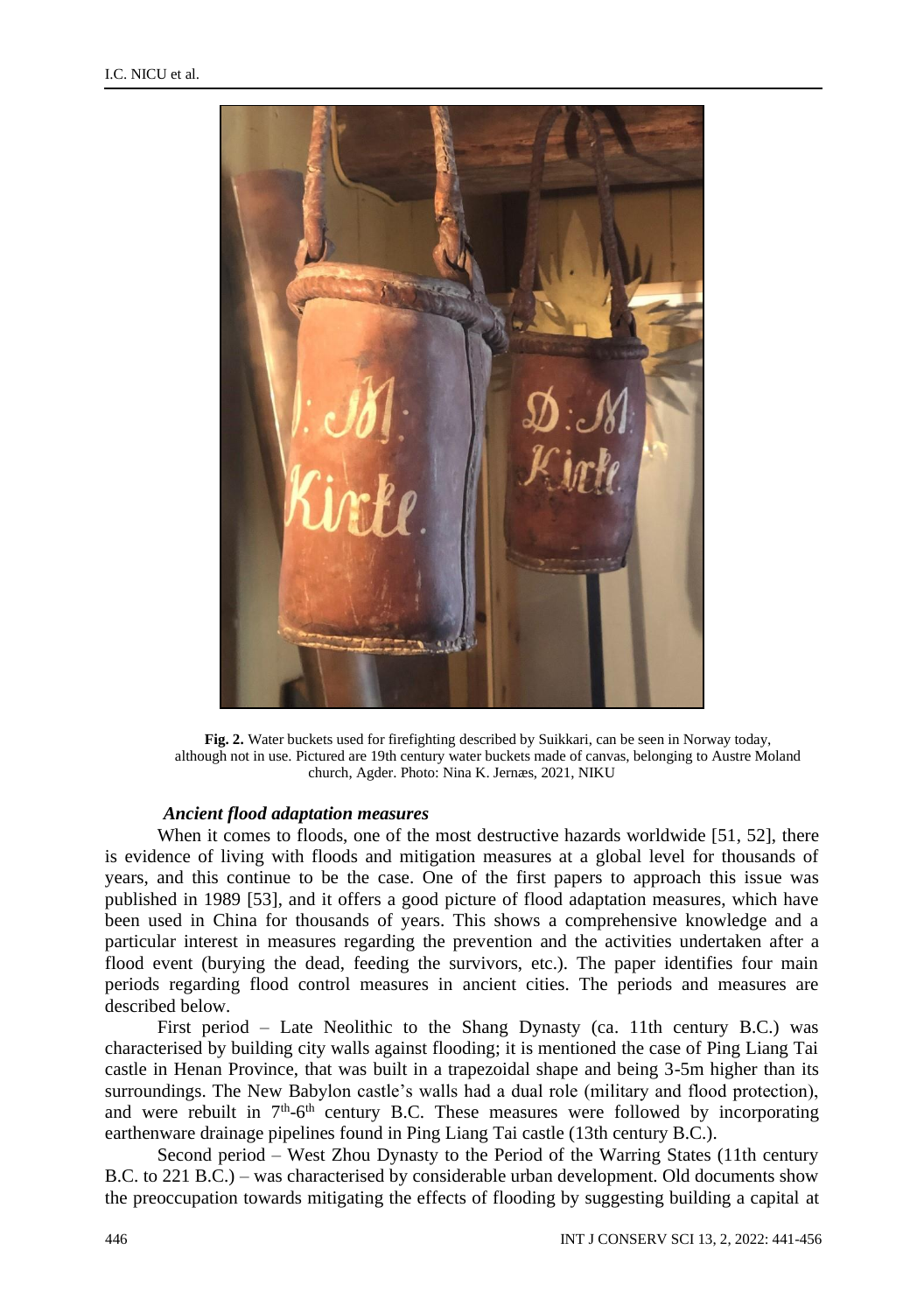the foot of a mountain or near a large river; this should be neither too high to make full use of water, nor too low to be susceptible to the risk of flooding or to require mitigation works, such as drainage canals and dikes. Another measure suggested was to build a drainage system in a city to divert flood waters into rivers; this idea was taken further, in diverting the water from floods against enemy cities. Various capitals had complete drainage systems. They held multiple functions, such as military defence, water supply, transportation and communication, drainage, storage, fire prevention, and environmental benefits. During the Third period – Qin Dynasty to the Five Dynasties (221 B.C. – A.D. 960) – there were many wars and flood attack was used very often. Also, walls were strengthened against floods by using stone and bricks; then, spur dikes were built for urban flood protection.

Fourth period – Song to the Qing Dynasties (A.D. 960 – 1911) – was characterised by a great development in the science and technology of flood control. It started with hydraulic surveys, water wheels to draw water out of the cities. The Forbidden City has the best drainage system. The understanding of floods and the need for keeping the cities "clean" from floods, led to a natural rhythm in learning to live with the floods. Following the technological advancement, in order to prevent floods, other measures were taken, such as terrain renovation and river basin regularisation, proper city planning (building of cities on convex banks to minimise flood erosion), the technology of city wall construction, the foundation protection, protection against rain corrosion and water permeation, changes in building materials (from lime mortar to glutinous ricelime), constant maintenance of city walls, etc. These abovementioned structural measures were combined with non-structural measures, such as flood forecasting and evacuation. Flood prediction was possible based on the study of the periodicity and regularity of historical floods. In modern hydrological studies, this is called recurrence period [53].

A more recent paper [54] analyses historical floods in China by using mathematical model analysis, chart analysis, qualitative and quantitative analysis. By studying the past, we will be able to predict the future. Nowadays, this is "translated" into various predictive models able to predict future extent and intensity of floods [55, 56]. These models are integrated into adaptation measures that consider the future climate models [57].

A paper by Gerrard and Petley, published in 2013 [14], offers an overview of various environmental hazards (earthquakes, volcanic eruptions, severe weather – flooding) and how they were mitigated during the Middle Ages (A.D. 1000 – 1550). The woodcut from Sweden in the 1550s (Fig. 3) illustrates the flood hazard and the need for mitigation measures. Following floods, maximum water heights were sometimes notched on public buildings as evidence of people's resilience, this becoming a tradition to extend public memory of devastating events. Evidence of the largest recorded flood in central Europe has shown the devastating effects on built heritage. Unlike the Chinese, who were more disposed towards active physical work and planning, the Europeans were looked on these disasters (floods) as "Acts of God", and often used the power of prayer and belief (even though this was rarely a primary mechanism to prevent a disaster), and very often people "called" upon protective saints. However, various non-structural actions were taken; for example, after the 1333 flood in Florence, city authorities lowered taxes for those in need, weirs and mills were banned from being built close to the city. Many city inhabitants escaped from flooding by climbing to the roofs of their houses and city buildings. Acts of charity were also very popular, and people helped each other.

In terms of physical structural actions, floor levels inside buildings would be raised (in the case of the abbey church at Bordesley Abbey in Redditch, England and at the monastery of Claraa-Velha in Coimbra, Portugal). Other examples include embankments and wind-powered engines (Netherlands).

Another paper analysed [59] shows the historical assessment of Chinese and Japanese flood management policies and implications for managing future floods. In contrast to China, flood management in Japan started between 300 B.C. – 300 A.D. There is a lot to be learned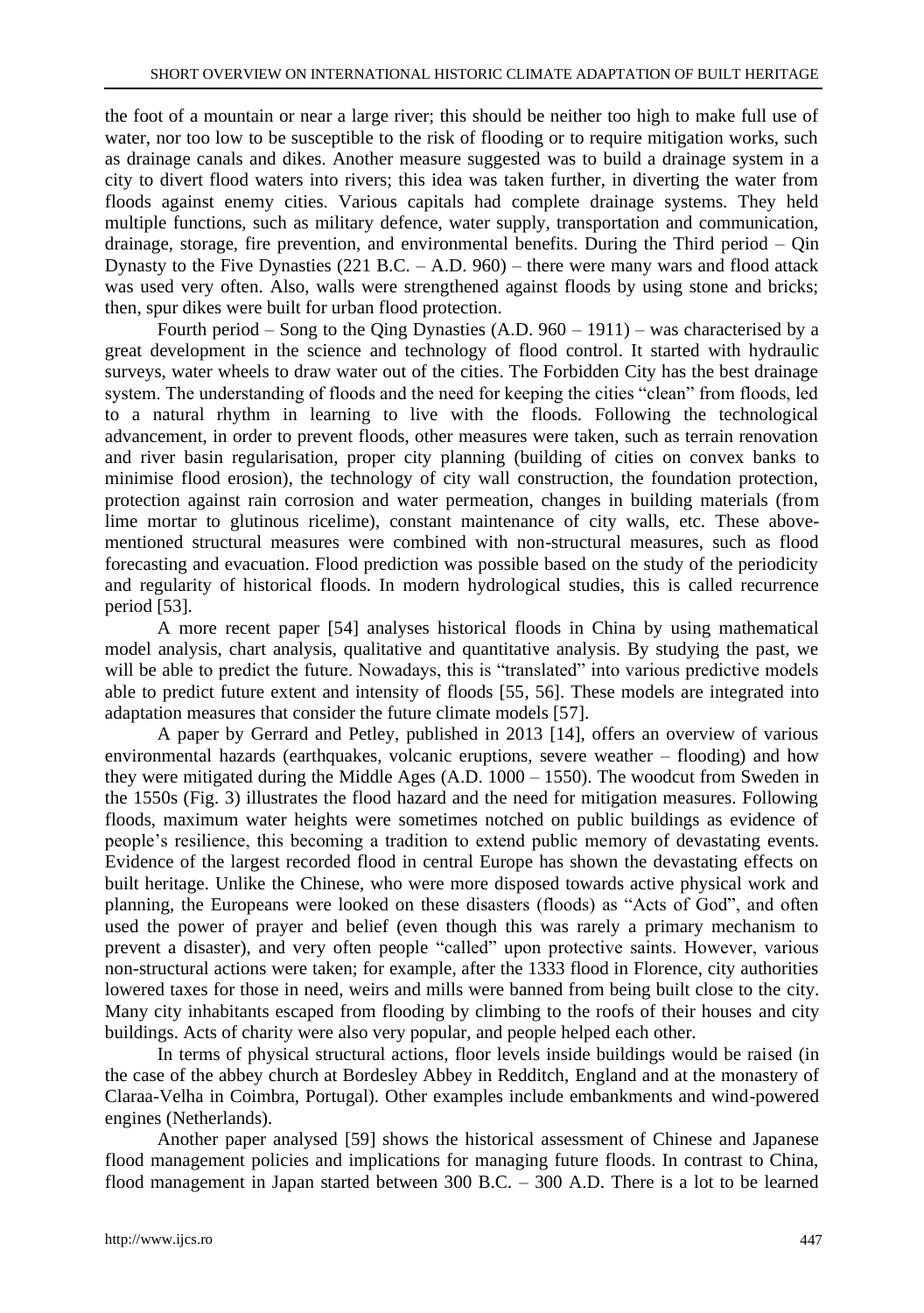from the ancient adaptation measures from China and Japan, as a large spectrum of the measures used then are still in use today. The same lessons can be learned from combining Ancient "Blue-Green" principles and modern "Sponge city" approaches. This presents the case of the coastal city of Ningbo (one of the oldest cities in China, going back to B.C. 6300), with a long history of floods since ancient times. Reviving traditional approaches to urban water management offers the possibility to control and maintain flood risk at an acceptable level without any constraints on urban growth in China; same approach can be transferred and applied to other coastal cities in the world that experience a rapid urban development [60].



**Fig. 3.** Illustrations by Olaus Magnus from the 16th century depict daily life in the Nordic countries. The woodcut" On the flooding of streams" from 1555 shows the two Swedish rivers Indalsälven (top) and Ljungan (below). It is spring and the annual flood from the melting snow in the mountains destroy houses, a church and trees [58]

Mihu-Pintilie and Nicu, 2019 show the fact that the Neolithic settlements from the northeastern part of Romania were located on hilltops. The rationale is double – for defensive purpose and being aware of the danger floods were posing to them [12]. This is similar with the situation in Ancient China.

Another great civilisation, the Greeks, have adapted to floods since ancient times [61]. The simplest way to protect against floods was not to place the settlements near lakes or rivers; being more adapted to living in a dry climate, when compared to Ancient Chinese and Neolithic populations from China and Romania, respectively. Among various ways of protection against floods were hydraulic anti-flooding systems including walls, dams, and channels. The analysis is divided into three main periods, as follows: prehistoric to medieval period (ca. B.C. 3200 – 1400 A.D), early and mid-modern times  $(1400 - 1900$  A.D.) and contemporary times  $(1900$ present).

Prehistoric to medieval period (ca. B.C. 3200 – 1400 A.D), which coincides with the Minoan and Mycenaean civilisations. Evidence of protection of urban areas from floods include cisterns and dams. Minoans developed sustainable urban drainage and sewage systems which are in use nowadays; one of the most famous is the "Minoan viaduct". Another measure was the construction of dams to control the water streams; an iconic example is the Tiryns dam, built around 1200 B.C. by the inhabitants of the Tiryns city. The dam's purpose was to divert the periodic floods directly to the lower part of the Tiryns by transferring water into an excavated channel and for irrigation. And the list of examples can go on. The ancient Greeks were very good at developing complex urban planning and infrastructure to protect their cities from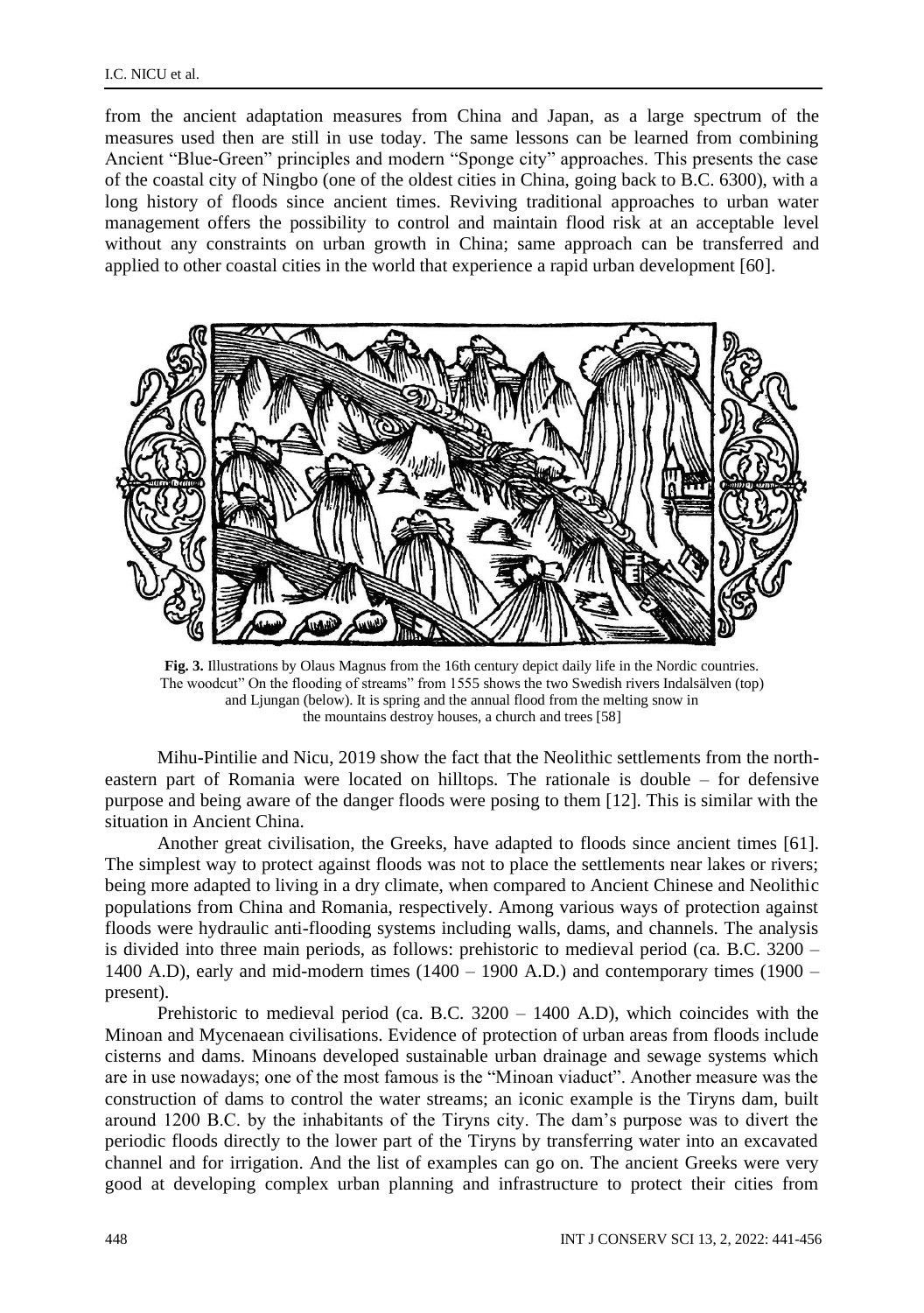floods. Small-scale water cisterns developed by prehistoric civilisations (Minoans and Indus Valley civilisations) were enlarged by later civilisations (Romans). It is the example of the Roman Aptera in western Crete, where two cisterns in L-shape and rectangular triaisle were used to harvest, storage and water supply of urban areas. They did not last very long, as they were affected by sediments carried along with water.

In early and mid-modern times  $(1400 - 1900 \text{ A.D.})$ , a lot of the rainwater collecting systems were also considered as flood protection systems. In contemporary times (1900 – present), it has been concluded that the main reason of flooding is urbanisation. Most of the measures have consisted of building dams to mitigate floods; therefore, downstream river flow was disrupted, aquifers and nutrient transfer was affected. This, along with poor maintenance of the sewage systems, enhanced flood impacts on urban areas, where many heritage buildings are present. A way to mitigate the effects of floods is to improve hydrological forecasting, along with increasing measuring points from hydrometric stations [58]. Once again, it is stressed that the lessons learned from the past should be a prerequisite to improve our understanding while planning preparedness and mitigation measures; that should take into consideration all the geoenvironmental factors both at a local and regional level. Also, interdisciplinary collaboration with heritage planners and local authorities in charge of cultural heritage should be improved.

Another iconic example is the one of the Historic City of Ayutthaya, Thailand [62], which was founded in 1350, and was the second capital of the Siamese Kingdom. The city was included in the UNESCO World Heritage List in 1991 [63]. Within this paper, a significant factor is taken into consideration in flood adaptation – local knowledge/wisdom. Since it was built, the city has been under constant threat from flooding, being surrounded by three rivers: Chao Phraya, Lopburi and Pa Sak. The early city was planned with canals, which functioned as transportation routes and as a defence system. The houses were built on pillars. This effective planning was disrupted during the floods from 2011, 2012, and 2013. This had a devastating effect both on the buildings' state of preservation and the tourism industry in the area. A vulnerability reduction guideline was established for the city, which is based on the community input to increase the adaptive capacity of the community, in order to enhance the community's resilience in preventing and mitigating the negative impacts of flooding, while maintaining a sustainable lifestyle. This approach is based on the community being self-reliant. An integrated approach that takes into consideration several key factors, like demographics, exposure to flood impacts, sensitivity to flood impacts, vulnerability to flood risk, and community adaptation methods to flood risks, represents a model to be followed by other communities in the world. This can be adapted to any climatic area in the World, especially to Norway; where it needs to be adapted according to the institutional responses to floods, which has been found to be weak. These are being governed by strong political and economic interests that coincide with the national level willingness to pay and provide support. It has also been found that new perspectives on flood management are more apparent at the national than the municipal level, as new perspectives are filtered by local power structures [64].

#### *Decay*

In *Changing minds, not the climate. Culture-based solutions to local climate adaptation*, UNESCO discusses the importance of looking at the past when trying to adapt to climate changes [65]. The organisation emphasizes that adapting to the climate is not new. Continuous adaptation to natural and climatic changes has been part of human existence, many cultures and communities have gone through a process of climate adaptation spanning over as much as thousands of years. UNESCO also point out that the resilience to adapt is built on historical experience and knowledge practices that are passed on in the form of cultural heritage, traditions, and customs. The report goes on to convey that this knowledge has not made its way into the scientific discourse, which can be a reason for the scarce number of articles that exists about historical adaptation measures to prevent decay.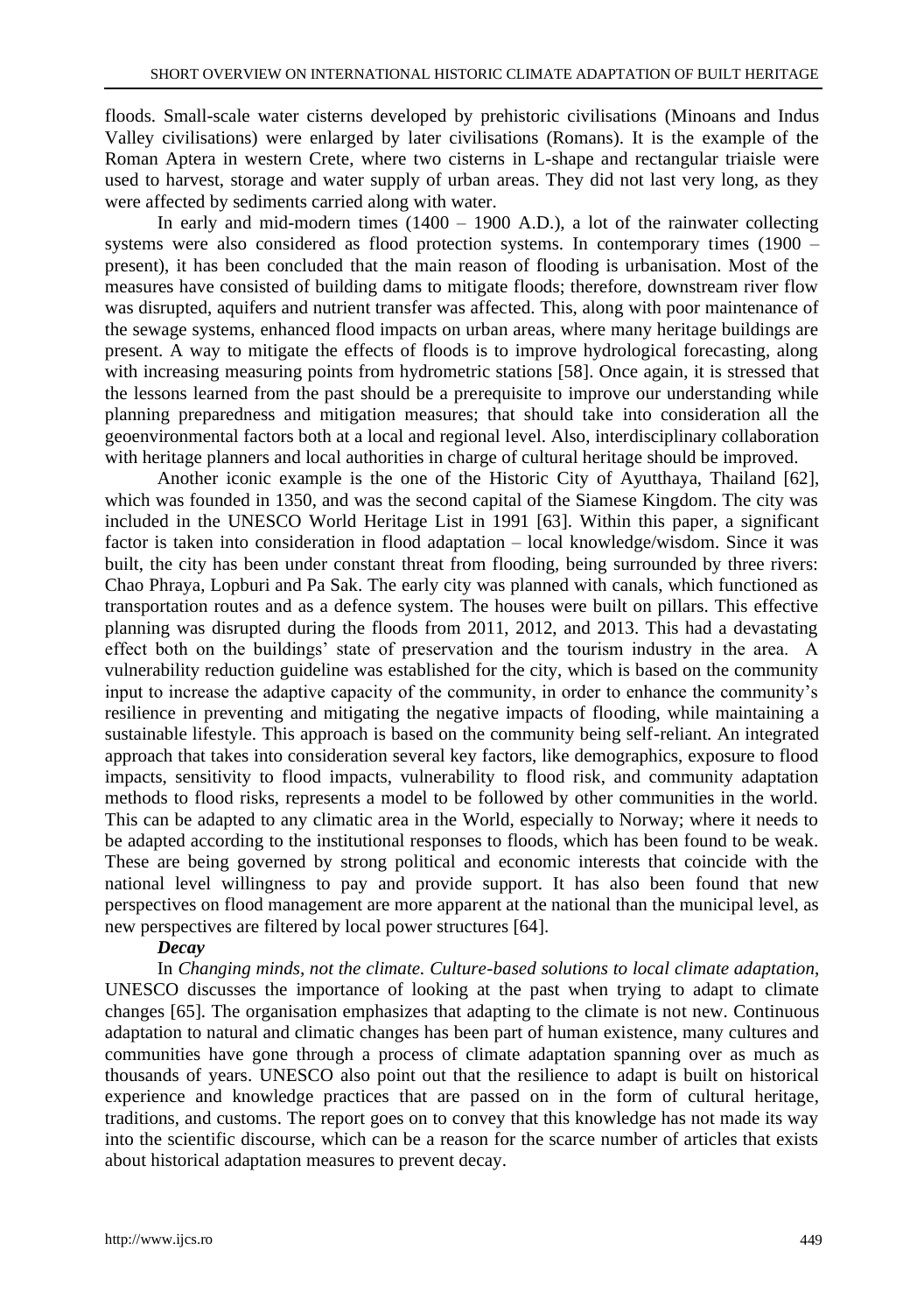Vernacular architecture is a result of a complex balance between material, shape, and nature, it is an architectural form linked with the environment [66]. Vernacular buildings have been developed over many years, and their different constructions are the results of accumulated knowledge about local climate and practical (action-based) building experience.

Palanti *et al*. [67] discusses the evaluation of biological decay of structural timber elements of an ancient hayloft. In the article, frequent maintenance is enhanced as an important historical measure to use when it comes to prevent decay in ancient buildings. The authors describe larch as a durable material, especially in an alpine climate. But even so, the authors continue, larch needs frequent maintenance, or it will start to decay. The building discussed in the article by Palanti et al. is ancient and has historically been regularly utilized for practical and productive reasons. The authors argue that therefore it surely underwent frequent repairs by substitution of elements when they were considered no longer usable. The authors mean that the condition of the wood depended more on its maintenance than on its natural durability, and decay occurred in the observed building when its functionality and its maintenance were interrupted.

Using the keywords mentioned in Section 2, we had very few relevant matches within our search theme. Most of the articles found, focused on precautionary measures necessary to meet future climate change and not undertaking historic measures to adapt to decay.

#### **Discussion**

Lessons learned from the past should be a prerequisite to improve our understanding while planning preparedness and mitigation measures; that should take into consideration all the geoenvironmental factors both at a local and regional level. Also, interdisciplinary collaboration with heritage planners and local authorities in charge of cultural heritage should be improved. Passing on know-how from craftsmanship and epistemological skills to county and technical authorities is a decisive factor in accomplishing sustainable management and conservation. We highlighted the fact that the Romans had a comprehensive knowledge about the behaviour of different types of timbers in fires. Looking at the fires of three timber houses in the Southern part of Norway in 2021, the timber structure made of core wood surprisingly withstood the fire. This gives us reason to have a look at the quality of materials to be used, both for restoration of older building structures, but also when building new houses.

When reviewing this topic through literature search using GS, it is apparent that a lot of the knowledge in historical adaptation still might be evident in traditions, as stated by UNESCO, and in the actual buildings and structures used for flooding. Further written sources are welcome, in order to get a more comprehensive international literature basis for further understanding the historic forms of adaptation through a climate in constant change. When looking beyond the written sources available through GS, we know there is physical evidence of adaptation to prevent decay of built structures. Many historic structures are constructed to withstand climatic pressure and are adapted to the prevailing stresses to which they have been exposed. Therefore, there is a lot of historical knowledge to be found by performing field studies and analysing local technical building solutions, for example by studying façade cladding or roof structures. The obvious and most effective way of regarding decay is to perform a continuous and appropriate degree of maintenance. Both in repair and maintenance, the use of materials with equal, or even higher, quality than the original is of importance. Measures taken through history to minimize destructive effects from flooding have also been, and still will be, appropriate when it comes to avoiding enhanced decay. Precautionary efforts made to protect buildings and cities from fire and floods are applicable still today and will contribute to averted decay. Preventive measures, like manipulating waterways and terrain, (re)location of buildings and infrastructure as to keep them protected from climatic stress are traditional ways of avoiding damage that can be continued or applied.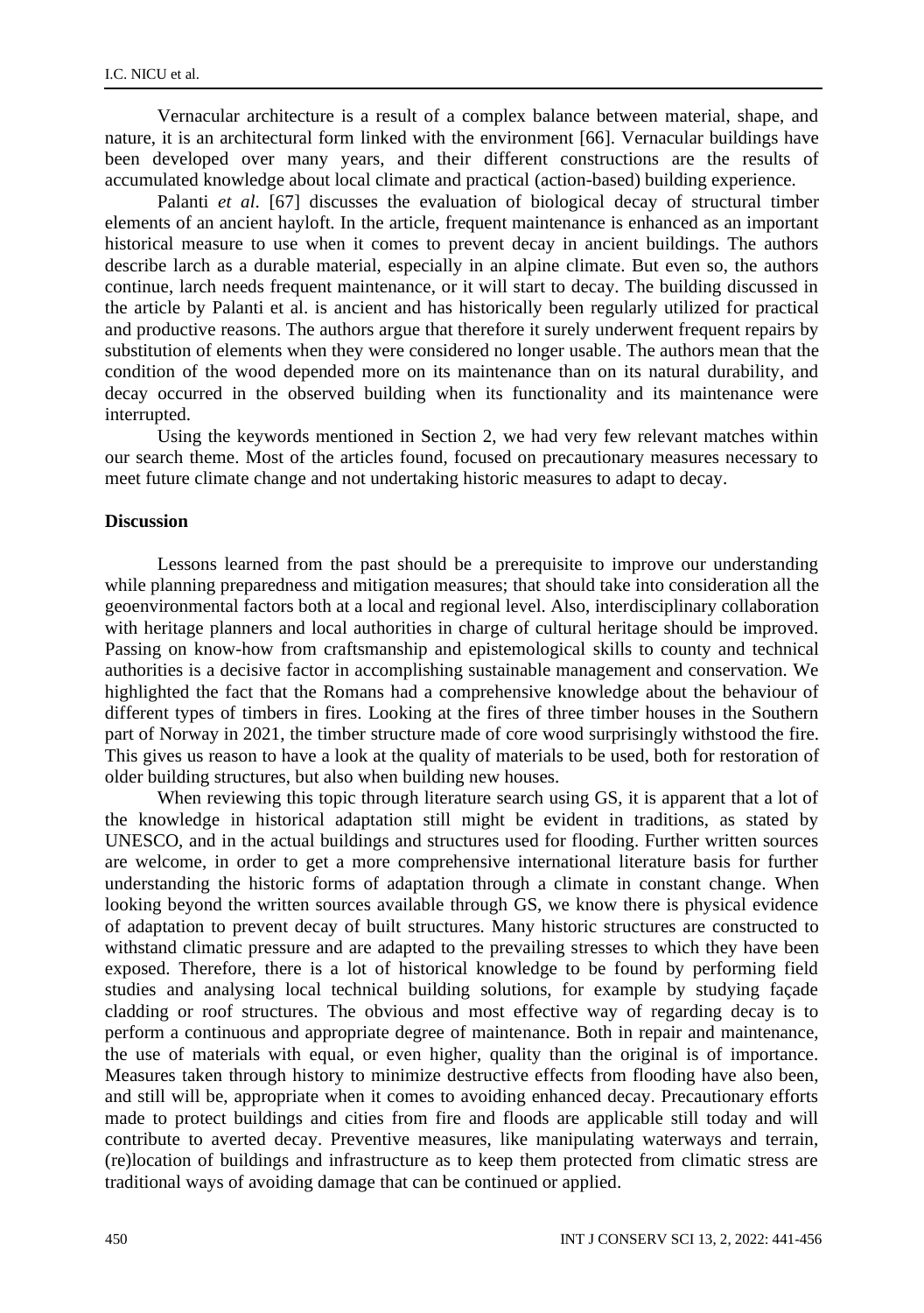As heritage researchers, there is a strong belief in a potential knowledge transfer by looking at the past to learn about future ways of adapting to more extreme events and faster decay of built cultural heritage. When we have investigated the topic by examining research papers, it strikes us as interesting to see this in the light of translational research and "Boundary work". Translational research defines a gap between research and needed knowledge for the management of, in this case, cultural heritage. The term boundary refers, in this context, to the boundary between science and non-science [68]. When looking at historic ways of adapting buildings and society to extreme hazards like fire and flooding, it can be done by exploring culture-based solutions. When it comes to decay, there is a need for exploring earlier ways of living and maintenance of buildings. In many ways, there is a need to look at these topics with a multidisciplinary approach including cultural science and ethnology.

Systems for translations of knowledge between users and experts are vital for ensuring the need for the new research and the knowledge produced. There should be a mutual understanding of the issues, and this requires that the users' and management's knowledge and that needs are translated and provided to the researchers [68].

When orienting ourselves in the research papers through GS, there was an expectation to find a larger number of papers looking at historic adaptation to extreme events and decay. Less research papers than first thought is, however, also an interesting find. It pinpoints the need for researchers to utterly explore the "silent" knowledge or the "grey literature" in order to find practical solutions that can help us understand former adaptation measures.

## **Conclusions**

When looking at the body of literature analysed in this paper, literature referring to flooding was the most consistent, followed by fires and very few studies focusing on decay in a historical context. In the analysed literature, we obtained some interesting results. For example, the Romans did have a comprehensive knowledge concerning the behaviour of different types of timber in fires and this can be relevant in Norway today. Examples from China on how to handle excessive water contain knowledge and practises that can be continued and applied in present-day planning. We have also seen that frequent maintenance is enhanced as an important historical measure to use when it comes to prevent decay in ancient buildings.

To have more knowledge about historic climate adaptation measures, we propose that methods other than analysing scientific literature should be applied. We have discovered that historic climate adaptation measures are passed on through generations and traditions, rather than scientific research. This is also supported by UNESCO. We see possibilities for framing these issues within the methodology of translational research, "boundary work" and knowledge transfer; within a timeline, through multidisciplinary approaches and by implementing "silent" literature as art and the actual buildings. In addition, we suggest searching for physical evidence of climate adaptation measures by conducting field studies and analysing local technical building solutions, as well as by performing archive studies.

## **Acknowledgments**

This research was funded by the internal NIKU project, MICHON – Mitigation measures for cultural heritage from natural and anthropic extreme hazards, project number 1022022. Constructive comments and suggestions by Tone Olstad and Nina Kjølsen Jernæs (NIKU) on an early version of the manuscript are highly acknowledged. Joel Taylor (NIKU) is kindly acknowledged for the English language proofing of the manuscript.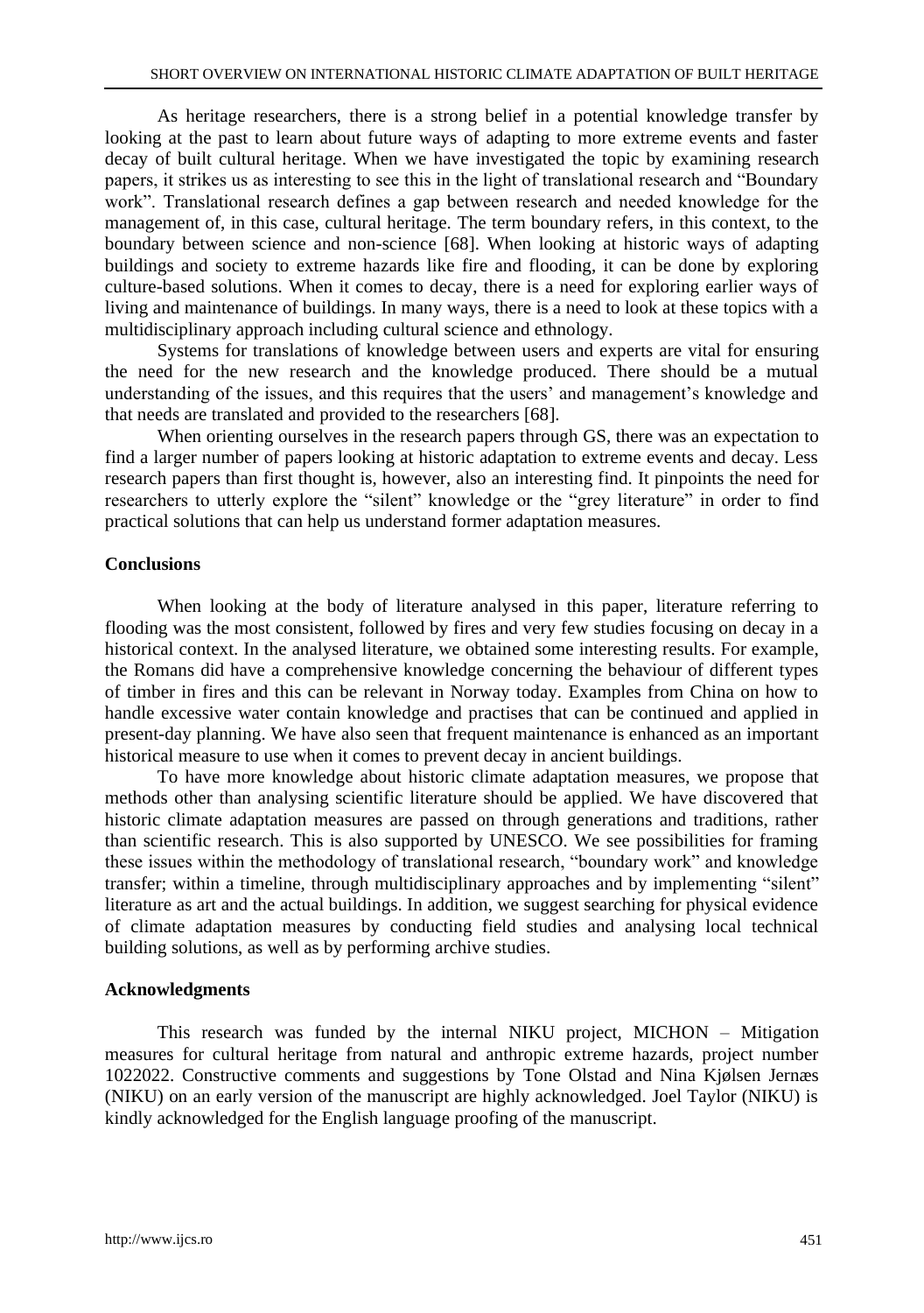# **References**

- [1] E. Sesana, A.S. Gagnon, C. Bertolin, J. Hughes, *Adapting Cultural Heritage to Climate Change Risks: Perspectives of Cultural Heritage Experts in Europe*, **Geosciences, 8**, 2018, Article Number: 305. [https://doi.org/10.3390/geosciences8080305.](https://doi.org/10.3390/geosciences8080305)
- [2] L. Lombardo, H. Tanyas, I.C. Nicu, *Spatial modeling of multi-hazard threat to cultural heritage sites*, **Engineering Geology, 277**, 2020, Article Number: 105776. [https://doi.org/10.1016/j.enggeo.2020.105776.](https://doi.org/10.1016/j.enggeo.2020.105776)
- [3] C. Tweed, M. Sutherland, *Built cultural heritage and sustainable urban development*, **Landscape and Urban Planning, 83**, 2007, pp. 62-69. [https://doi.org/10.1016/j.landurbplan.2007.05.008.](https://doi.org/10.1016/j.landurbplan.2007.05.008)
- [4] \* \* \*, **Built Heritage. What is Built Heritage? Modern Heritage Matters**, [http://modernheritage.com.au/mhm/understand%e2%80%93heritage/what%e2%80%93is](http://modernheritage.com.au/mhm/understand%e2%80%93heritage/what%e2%80%93is%e2%80%93built%e2%80%93heritage/) [%e2%80%93built%e2%80%93heritage/](http://modernheritage.com.au/mhm/understand%e2%80%93heritage/what%e2%80%93is%e2%80%93built%e2%80%93heritage/) [Accessed May 20 2021].
- [5] S. Noor, L. Shah, M. Adil, N. Gohar, G.E. Saman, S. Jamil, F. Qayum, *Modeling and representation of built cultural heritage data using semantic web technolo-gies and building information model*, **Computational and Mathematical Organizational Theory, 25**, 2019, pp. 247-270. [https://doi.org/10.1007/s10588-018-09285-y.](https://doi.org/10.1007/s10588-018-09285-y)
- [6] Á. Pap, *The Role of Built Cultural Heritage in Urban Development Strategies. Case Studies from Budapest*, **Journal of Settlements and Spatial Planning, 5**, 2014, pp. 11-21.
- [7] E. Sesana, A.S. Gagnon, C. Ciantelli, J. Cassar, J.J. Hughes, *Climate change impacts on cultural heritage: A literature review*, **Wiley Interdisciplinary Reviews Climate Change, 12**, 2021, Article Number: e710[. https://doi.org/10.1002/wcc.710.](https://doi.org/10.1002/wcc.710)
- [8] I.C. Nicu, *Natural hazards – A threat for immovable cultural heritage. A review*, **International Journal of Conservation Science, 8**, 2017, pp. 375-388.
- [9] S. Fatorić, E. Seekamp, *Are cultural heritage and resources threatened by climate change? A systematic literature review*, **Climatic Change, 142**, 2017, pp. 227-254. [https://doi.org/10.1007/s10584-017-1929-9.](https://doi.org/10.1007/s10584-017-1929-9)
- [10] A.J. Howard, *Managing global heritage in the face of future climate change: the importance of understanding geological and geomorphological processes and hazards*, **International Journal of Heritage Studies, 19**, 2013, pp. 632-658. [https://doi.org/10.1080/13527258.2012.681680.](https://doi.org/10.1080/13527258.2012.681680)
- [11] C.M. Hall, T. Baird, M. James, Y. Ram, *Climate change and cultural heritage: conservation and heritage tourism in the Anthropocene*, **Journal of Heritage Tourism, 11**, 2016, pp. 10-24. [https://doi.org/10.1080/1743873X.2015.1082573.](https://doi.org/10.1080/1743873X.2015.1082573)
- [12] A. Mihu-Pintilie, I.C. Nicu, *GIS-based Landform Classification of Eneolithic Archaeological Sites in the Plateau-plain Tran-sition Zone (NE Romania): Habitation Practices vs. Flood Hazard Perception*, **Remote Sensing, 11**, 2019, Article Number: 915. [https://doi.org/10.3390/rs11080915.](https://doi.org/10.3390/rs11080915)
- [13] I.C. Nicu, *Natural Hazards versus Cultural Heritage*, in: **Encyclopedia of Global Archaeology**, 2nd edition (editor: C. Smith), Springer, Netherlands, 2020. [https://doi.org/10.1007/978-3-030-30018-0\\_3185.](https://doi.org/10.1007/978-3-030-30018-0_3185)
- [14] C.M. Gerrard, D.N. Petley, *A risk society? Environmental hazards, risk and resilience in the later Middle Ages in Europe*, **Natural Hazards, 69**, 2013, pp. 1051-1079. [https://doi.org/10.1007/s11069-013-0750-7.](https://doi.org/10.1007/s11069-013-0750-7)
- [15] S.G. Lanza, *Flood hazard threat on cultural heritage in the town of Genoa (Italy)*, **Journal of Cultural Heritage, 4**, 2003, pp. 159-167. [https://doi.org/10.1016/S1296-](https://doi.org/10.1016/S1296-2074(03)00042-6) [2074\(03\)00042-6.](https://doi.org/10.1016/S1296-2074(03)00042-6)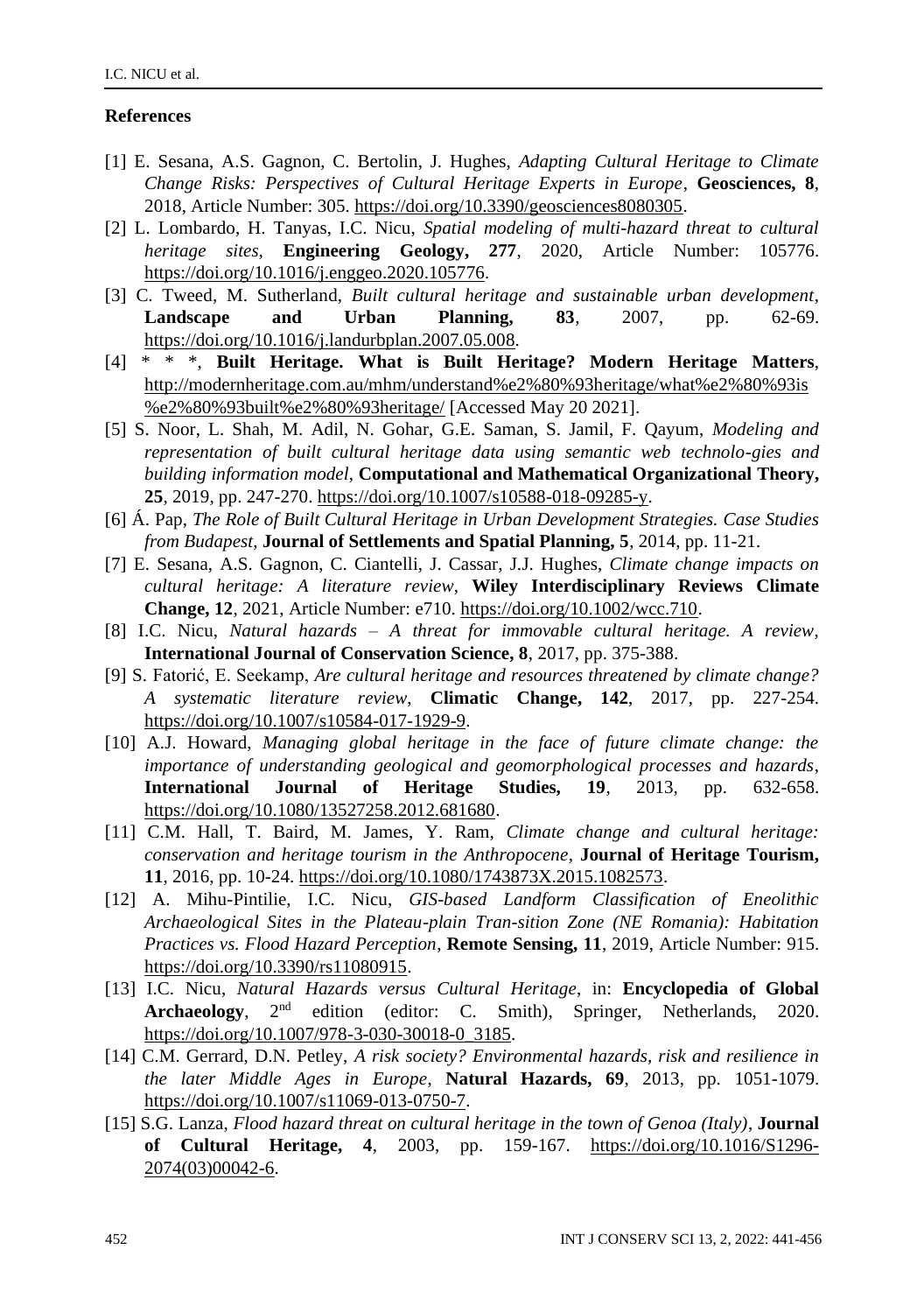- [16] P. Migoñ, *Cultural heritage and natural disasters*, in: **Encyclopedia of Natural Hazards**, (editor: P.T. Bobrowsky), Springer, Netherlands, 2013, pp. 135-140. [https://doi.org/10.1007/978-1-4020-4399-4\\_82.](https://doi.org/10.1007/978-1-4020-4399-4_82)
- [17] A.C. Scott, W.G. Chaloner, C.M. Belcher, C.I. Roos, *The interaction of fire and mankind: Introduction*, **Philosophical Transactions of the Royal Society B, 371**, 2016, 2015, Article Number: 162. [https://doi.org/10.1098/rstb.2015.0162.](https://doi.org/10.1098/rstb.2015.0162)
- [18] R. Cacciotti, A. Kaiser, A. Sardella, et al. *Climate change-induced disasters and cultural heritage: Optimizing management strategies in Central Europe*, **Climate Risk Management, 32, 2021, Article Number: 100301.** [https://doi.org/10.1016/j.crm.2021.100301.](https://doi.org/10.1016/j.crm.2021.100301)
- [19] \* \* \*, *ICOMOS Climate Change and Heritage Working Group, 2019*, **The Future of our Pasts: Engaging Cultural Heritage in Climate Action. Outline of Climate Change and Cultural Heritage**. [https://indd.adobe.com/view/a9a551e3-3b23-4127-99fd](https://indd.adobe.com/view/a9a551e3-3b23-4127-99fd-a7a80d91a29e)[a7a80d91a29e](https://indd.adobe.com/view/a9a551e3-3b23-4127-99fd-a7a80d91a29e) [Accessed May 20 2021].
- [20] S. Thurley, **Whitehall Palace: An Architectural History of the Royal Apartments, 1240-1698,** Yale University Press, UK, 1999; p. 185.
- [21] \* \* \*, **Fire guts Delhi's natural history museum**, [https://www.theguardian.com/world/2016/apr/26/massive-fire-guts-delhis-natural-history](https://www.theguardian.com/world/2016/apr/26/massive-fire-guts-delhis-natural-history-museum)[museum](https://www.theguardian.com/world/2016/apr/26/massive-fire-guts-delhis-natural-history-museum) [Accessed May 20 2021].
- [22] \* \* \*, **National Geographic**, [https://www.nationalgeographic.com/science/article/news](https://www.nationalgeographic.com/science/article/news-museu-nacional-fire-rio-de-janeiro-natural-history)[museu-nacional-fire-rio-de-janeiro-natural-history](https://www.nationalgeographic.com/science/article/news-museu-nacional-fire-rio-de-janeiro-natural-history) [Accessed October 8 2021].
- [23] G.Weisgerber, L. Willies, *The use of fire in Prehistoric and Ancient mining: Firesetting*, **Paléorient, 26**, 2000, pp. 131-149. [https://doi.org/10.3406/paleo.2000.4715.](https://doi.org/10.3406/paleo.2000.4715)
- [24] L. Reimann, A.T. Vafeidis, et al., *Mediterranean UNESCO World Heritage at risk from coastal flooding and erosion due to sea-level rise*. **Nature Communications, 9**, 2018, Article Number: 4161. [https://doi.org/10.1038/s41467-018-06645-9.](https://doi.org/10.1038/s41467-018-06645-9)
- [25] M.F. Drdácký, *Impact of Floods on Heritage Structures*, **Journal of Performance of Constructed Facilities, 24**, 2010, pp. 430-431. [https://doi.org/10.1061/\(ASCE\)CF.1943-](https://doi.org/10.1061/(ASCE)CF.1943-5509.0000152) [5509.0000152.](https://doi.org/10.1061/(ASCE)CF.1943-5509.0000152)
- [26] J. Deschaux, *Flood-related Impacts on Cultural Heritage*, in: **Floods**, (editor: F. Vinet), Elsevier, 2017; pp. 53-72[. https://doi.org/10.1016/B978-1-78548-268-7.50004-3.](https://doi.org/10.1016/B978-1-78548-268-7.50004-3)
- [27] K. Nedvědová, R. Pergl, *Cultural heritage and floods risk preparedness*, **The International Archives of the Photogrammetry, Remote Sensing and Spatial Information Sciences, 40**, 2013, pp. 449-451. [https://doi.org/10.5194/isprsarchives-XL-5-](https://doi.org/10.5194/isprsarchives-XL-5-W2-449-2013) [W2-449-2013.](https://doi.org/10.5194/isprsarchives-XL-5-W2-449-2013)
- [28] M.L. Righini Bonelli, *Rehabilitation of the Istituto e Museo di Storia della Scienza in Florence*, **Technology and Culture, 10**, 1969, pp. 62-64. [https://doi.org/10.2307/3102005.](https://doi.org/10.2307/3102005)
- [29] C. Arrighi, M. Brugioni, F. Castelli, S. Franceschini, B. Mazzanti, *Flood risk assessment in art cities: the exemplary case of Florence (Italy)*, **Journal of Flood Risk Management, 11**, 2018, pp. S616-S631[. https://doi.org/10.1111/jfr3.12226.](https://doi.org/10.1111/jfr3.12226)
- [30] E.S. Taylor, P.E. Taylor, *The Old Blenheim Bridge*, **New York History, 13**, 1932, pp. 271- 275.
- [31] \* \* \*, **NIKU**, [https://www.niku.no/prosjekter/hvordan-skane-kulturminner-fra](https://www.niku.no/prosjekter/hvordan-skane-kulturminner-fra-klimaendringene/)[klimaendringene/](https://www.niku.no/prosjekter/hvordan-skane-kulturminner-fra-klimaendringene/) [Accessed May 19 2021].
- [32] \* \* \*, **World Monument Fund**, *Dedicated to saving the world's most treasured places*, <https://www.wmf.org/who-we-are> [Accessed May 31 2021].
- [33] \* \* \*, **World Monuments Fund**, *Blackpool Piers*, <https://www.wmf.org/project/blackpool-piers> [Accessed May 31 2021].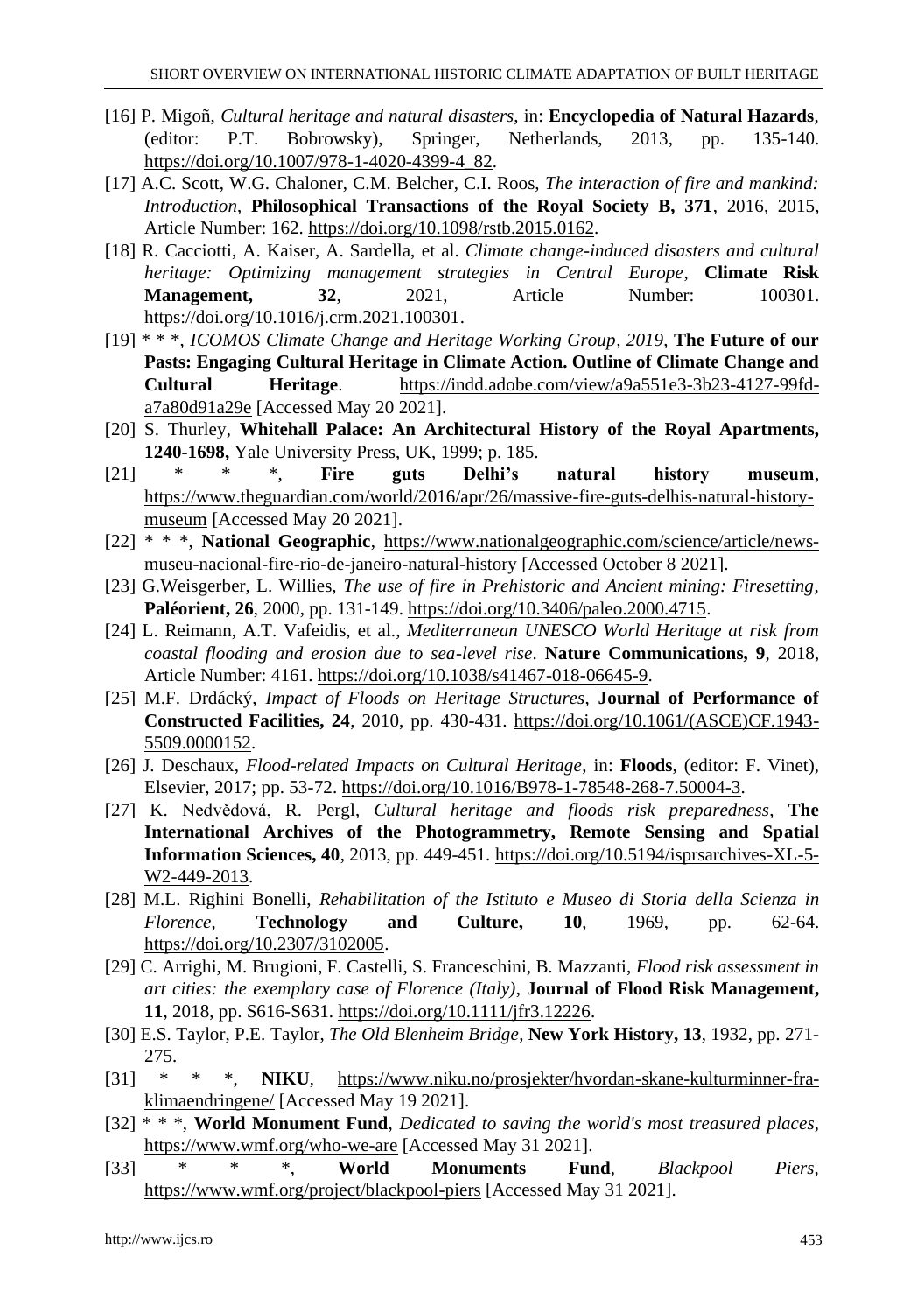- [34] \* \* \*, **World Monuments Fund**, *Potager Du Roi*, [https://www.wmf.org/project/potager](https://www.wmf.org/project/potager-du-roi)[du-roi](https://www.wmf.org/project/potager-du-roi) [Accessed May 31 2021].
- [35] \* \* \*, **World Monuments Fund**, *Notre-Dame of Paris*, <https://www.wmf.org/project/notre-dame-paris> [Accessed May 31 2021].
- [36] \* \* \*, **UNESCO**, *Climate Change and World Heritage*, 2007, World Heritage Reports, <https://whc.unesco.org/en/series/22/> [Accessed May 31 2021].
- [37] C. Bertolin, *Preservation of Cultural Heritage and Resources Threatened by Climate Change*, **Geosciences, 9**, 2019, Article Number: 250. [https://doi.org/10.3390/geosciences9060250.](https://doi.org/10.3390/geosciences9060250)
- [38] \* \* \*, **IPCC**, *Annex II: Glossary* (Editors: K.J. Mach, S. Planton, C. von Stechow), in: *Climate Change 2014: Synthesis Report*. Contribution of Working Groups I, II and III to the Fifth Assessment Report of the Intergovernmental Panel on Climate Change [Core Writing Team, editors: R.K. Pachauri and L.A. Meyer, 2014, Geneva, Switzerland, p. 118.
- [39] S. Yazdani Mehr, *Analysis of 19th and 20th Century Conservation Key Theories in Relation to Contemporary Adaptive Reuse of Heritage Buildings*, **Heritage, 2**, 2019, pp. 920-937. [https://doi.org/10.3390/heritage2010061.](https://doi.org/10.3390/heritage2010061)
- [40] S. Mikki, *Comparing Google Scholar and ISI Web of Science for Earth Sciences*, **Scientometrics, 82**, 2010, pp. 321-331. [https://doi.org/10.1007/s11192-009-0038-6.](https://doi.org/10.1007/s11192-009-0038-6)
- [41] J.C.F. de Winter, A.A. Zadpoor, D. Dodou, *The expansion of Google Scholar versus Web of Science: a longitudinal study*, **Scientometrics, 98**, 2014, pp. 1547-1565. [https://doi.org/10.1007/s11192-013-1089-2.](https://doi.org/10.1007/s11192-013-1089-2)
- [42] D. Huang, L. Li, H. Zhang, L. Shi, C. Xu, Y. Li, H. Yang, *Recent progresses in research of fire protection on historic buildings*, **Journal of Applied Fire Science, 19**, 2011, pp. 63- 81.
- [43] M.M. Desmond, **Fires in Rome the ancient city as a fire regime**, PhD Thesis, Trinity College Dublin, the University of Dublin, 2019, <http://www.tara.tcd.ie/handle/2262/86169> [Accessed June 15 2021].
- [44] Z.-Y. An, B. Liu, *Chinese Historic Buildings Fire Safety and Countermeasure*, **Procedia Engineering, 52**, 2013, pp. 23-26[. https://doi.org/10.1016/j.proeng.2013.02.099.](https://doi.org/10.1016/j.proeng.2013.02.099)
- [45] Y.-X. Guan, Z. Fang, T.-R. Wang, *Fire Risk Assessment and Daily Maintenance Management of Cultural Relic Buildings Based on ZigBee Technology*, **Procedia Engineering, 211**, 2018, pp. 192-198[. https://doi.org/10.1016/j.proeng.2017.12.004.](https://doi.org/10.1016/j.proeng.2017.12.004)
- [46] Y. Jingjian, M. Hongyan, *Fire Analysis of Ancient Buildings Based on Cable Aging*. **2019 Chinese Control and Decision Conference (CCDC)**, Nanchang, China, 3-5 June 2019; IEEE[. https://doi.org/10.1109/CCDC.2019.8833340.](https://doi.org/10.1109/CCDC.2019.8833340)
- [47] S.D. Kancherla, D.S. Toshi, *Innovations in Conservation of Heritage Museums and Libraries from Fire Hazards*, **AIP Conference Proceedings, 2158**, 2019, Article Number: 020005. [https://doi.org/10.1063/1.5127129.](https://doi.org/10.1063/1.5127129)
- [48] J.T. Neto, T.M. Ferreira, *Assessing and mitigating vulnerability and fire risk in historic centres: A cost-benefit analysis*, **Journal of Cultural Heritage, 45**, 2020, pp. 279-290. [https://doi.org/10.1016/j.culher.2020.04.003.](https://doi.org/10.1016/j.culher.2020.04.003)
- [49] E. Sesana, C. Bertolin, A.S. Gagnon, J.J. Hughes, *Mitigating Climate Change in the Cultural Built Heritage Sector*, **Climate, 7**, 2019, Article Number: 90. [https://doi.org/10.3390/cli7070090.](https://doi.org/10.3390/cli7070090)
- [50] R. Suikkari, *Wooden Town tradition and Town Fires in Finland*, [http://www.itam.cas.cz/miranda2/export/sitesavcr/utam/ARCCHIP/w04/w04\\_suikkari.pdf](http://www.itam.cas.cz/miranda2/export/sitesavcr/utam/ARCCHIP/w04/w04_suikkari.pdf) [Accessed November 20 2021].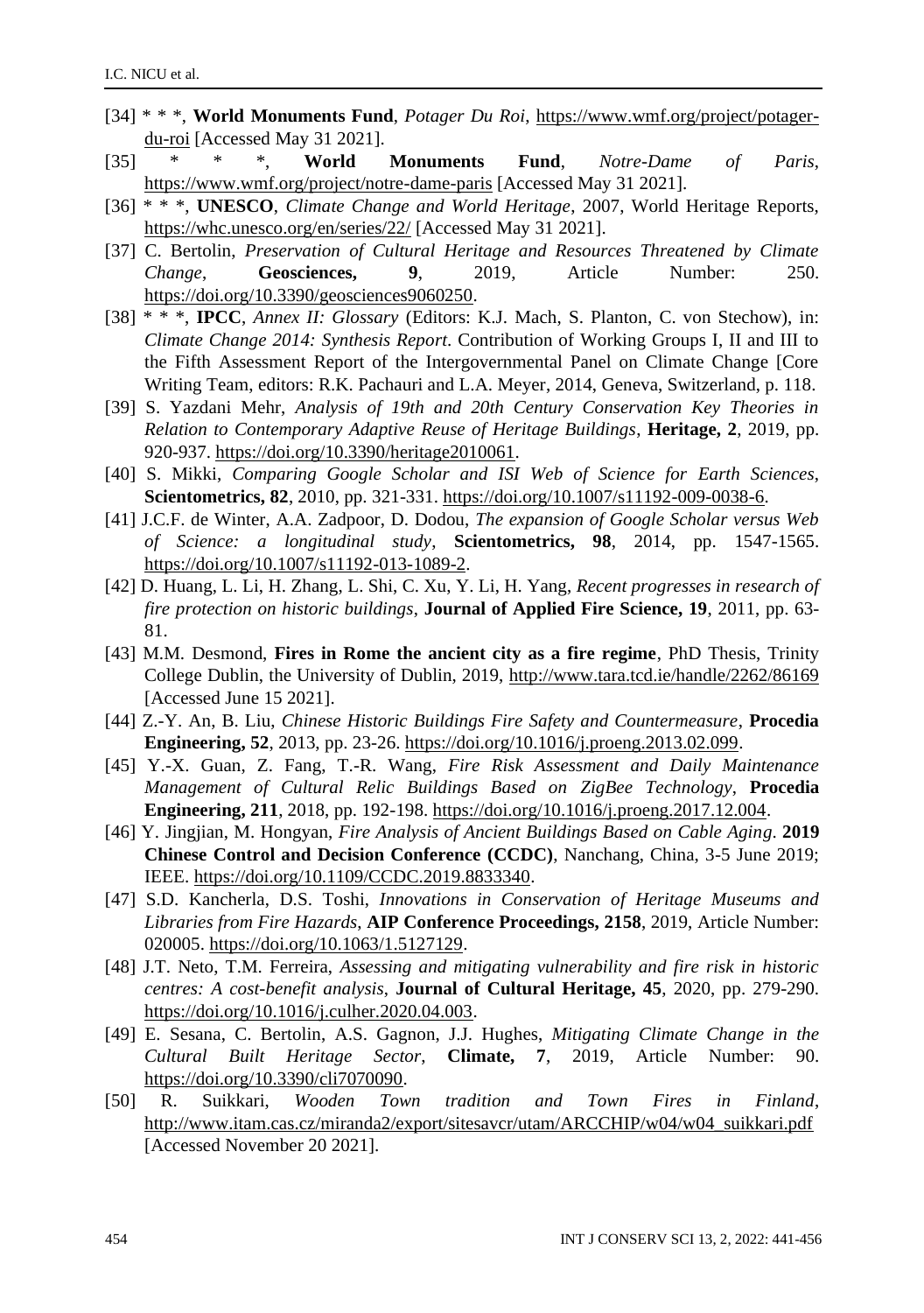- [51] W.B.M. Ten Brinke, J. Knoop, H. Muilwijk, W. Ligtovet, *Social disruption by flooding, a European perspective*, **International Journal of Disaster Risk Reduction, 21**, 2017, pp. 312-322. [https://doi.org/10.1016/j.ijdrr.2017.01.011.](https://doi.org/10.1016/j.ijdrr.2017.01.011)
- [52] C.C. Stoleriu, A. Urzica, A. Mihu-Pintilie, *Improving flood risk map accuracy using highdensity LiDAR data and the HEC-RAS river analysis system: A case study from northeastern Romania*, **Journal of Flood Risk Management, 13**, 2020, Article Number: e12572. [https://doi.org/10.1111/jfr3.12572.](https://doi.org/10.1111/jfr3.12572)
- [53] W. Qingzhou, *The Protection of China's Ancient Cities from Flood Damage*, **Disasters, 13**, 1989, pp. 193-227. [https://doi.org/10.1111/j.1467-7717.1989.tb00711.x.](https://doi.org/10.1111/j.1467-7717.1989.tb00711.x)
- [54] Z. Liu, *Analysis of flood disasters from 206 BC to 1949 in China*, **Computer Modelling & New Technologies, 18**, 2014, pp. 750-757.
- [55] J.S. Hagen, A. Cutler, P. Trambauer, A. Weerts, P. Suarez, D. Solomatine, *Development and evaluation of flood forecast-ing models for forecast-based financing using a novel model suitability matrix*, **Progress in Disaster Science, 6**, 2020, Article Number: 100076. [https://doi.org/10.1016/j.pdisas.2020.100076.](https://doi.org/10.1016/j.pdisas.2020.100076)
- [56] H.J. Keum, K.Y. Han, H.I. Kim, *Real-Time Flood Disaster Prediction System by Applying Machine Learning Technique*, **KSCE Journal of Civil Engineering, 24**, 2020, pp. 2835- 2848. [https://doi.org/10.1007/s12205-020-1677-7.](https://doi.org/10.1007/s12205-020-1677-7)
- [57] J. Doroszkiewicz, R.J. Romanowicz, *Guidelines for the adaptation to floods in changing climate*, **Acta Geophysica, 65**, 2017, pp. 849-861. [https://doi.org/10.1007/s11600-017-](https://doi.org/10.1007/s11600-017-0050-9) [0050-9.](https://doi.org/10.1007/s11600-017-0050-9)
- [58] O. Magnus, *O. Historia de gentibus septentrionalibus*, book 2, Lars Henriksson CC-PD Mark 1.0, <https://www.avrosys.nu/prints/prints25-olausmagnus.htm> [Accessed November 25 2021].
- [59] P. Luo, B. He, K. Takara, K. et al. *Historical assessment of Chinese and Japanese flood management policies and implications for managing future floods*, **Environmental Science and Policy, 48**, 2015, pp. 265-277. [https://doi.org/10.1016/j.envsci.2014.12.015.](https://doi.org/10.1016/j.envsci.2014.12.015)
- [60] Y.-T. Tang, F.K.S. Chan, E.C. O'Donnell, J. Griffiths, L. Lau, D.L. Higgitt, C.R. Thorne, *Aligning ancient and modern ap-proaches to sustainable urban water management in China: Ningbo as a "Blue-Green City" in the "Sponge City" campaign*, **Journal of Flood Risk Management, 11**, 2018, Article Number: e12451. [https://doi.org/10.1111/jfr3.12451.](https://doi.org/10.1111/jfr3.12451)
- [61] A.N. Angelakis, G. Antoniou, K. Voudouris, N. Kazakis, N. Dalezios, N. Dercas, *History of floods in Greece: causes and measures for protection*, **Natural Hazards, 101**, 2020, pp. 833-852. [https://doi.org/10.1007/s11069-020-03898-w.](https://doi.org/10.1007/s11069-020-03898-w)
- [62] P. Srijuntrapun, *Vulnerability and Integrated Adaptation Guidelines for Flood Risks in the World Heritage Site: The Historic City of Ayutthaya*, **GMSARN International Journal, 14**, 2020, pp. 237-245.
- [63] \* \* \*, **UNESCO**, *Historic City of Ayutthaya*, <https://whc.unesco.org/en/list/576/> [Accessed June 21 2021].
- [64] L.O. Næss, G. Bang, S. Eriksen, J. Vevatne, *Institutional adaptation to climate change: Flood responses at the municipal level in Norway*, **Global Environmental Change, 15**, 2005, pp. 125-138. [https://doi.org/10.1016/j.gloenvcha.2004.10.003.](https://doi.org/10.1016/j.gloenvcha.2004.10.003)
- [65] \* \* \*, **UNESCO**, *Changing minds, not the climate. Culture-based solutions to local climate adaptation*, [https://www.unesco.nl/sites/default/files/inline](https://www.unesco.nl/sites/default/files/inline-files/Changing%20_minds_ENG.pdf)[files/Changing%20\\_minds\\_ENG.pdf](https://www.unesco.nl/sites/default/files/inline-files/Changing%20_minds_ENG.pdf) [Accessed October 13 2021].
- [66] E. Creangă, I. Ciotoiu, D. Gheorgiu, G. Nash, *Vernacular Architecture as A Model for Contemporary Design*, **WIT Transactions on Ecology and the Environment, 128**, 2010, pp. 157-171.